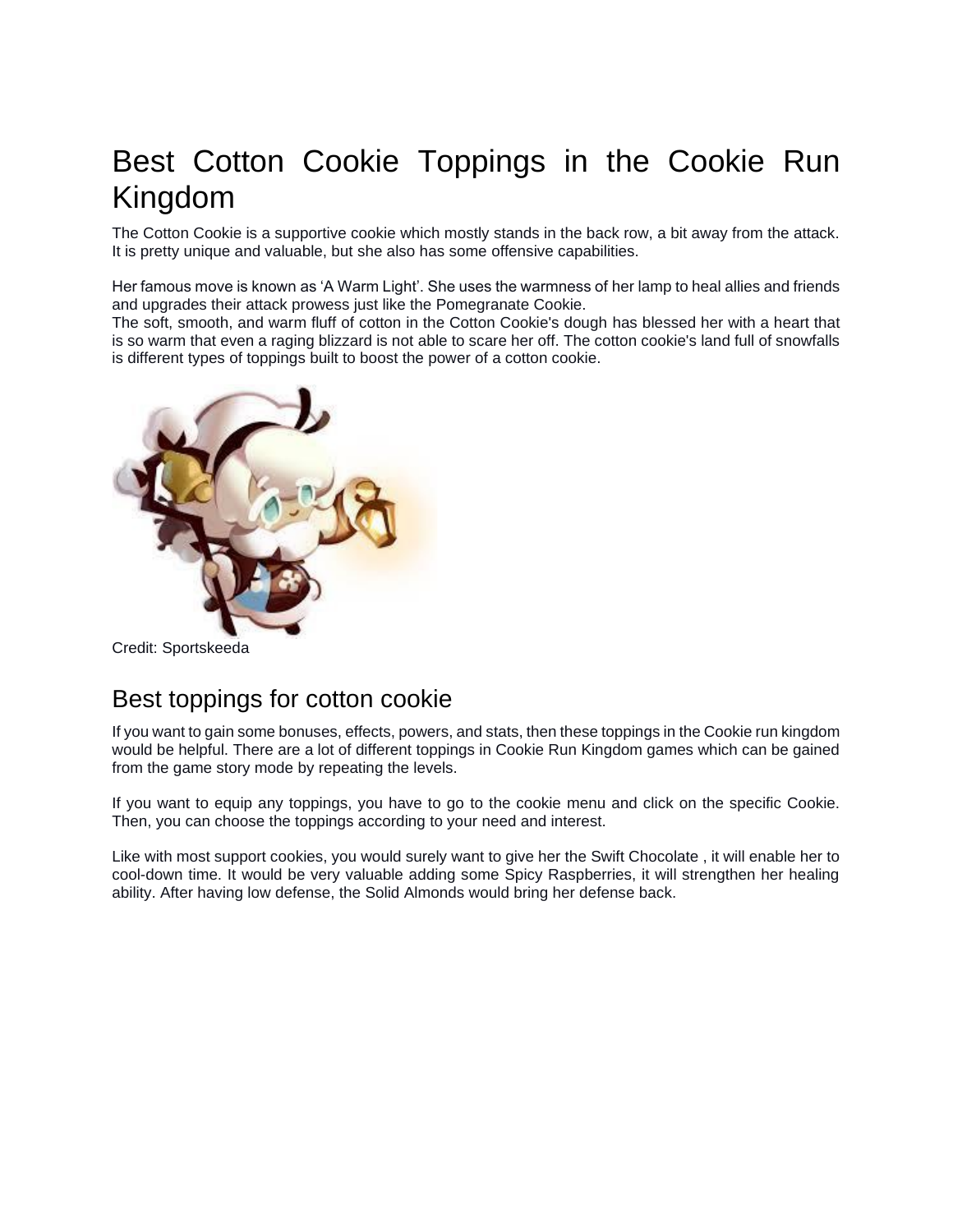

A shortlist of Cookie Run Kingdom Toppings and their particular set effects information

## The Bouncy Caramel Topping

The Bouncy Caramel Topping can increase the speed of attack. So, if you want to activate and increase your cookie character's speed of attack, you should go for the bouncy Caramel Topping. You can get the bouncy Caramel Topping on the following levels in the Cookie run kingdom.

6-1 6-6 6-11 6-16 6-21 6-26 7-3 7-8 7-13 7-18 7-23 7-28 8-3 8-8 8-13

8-18 8-23

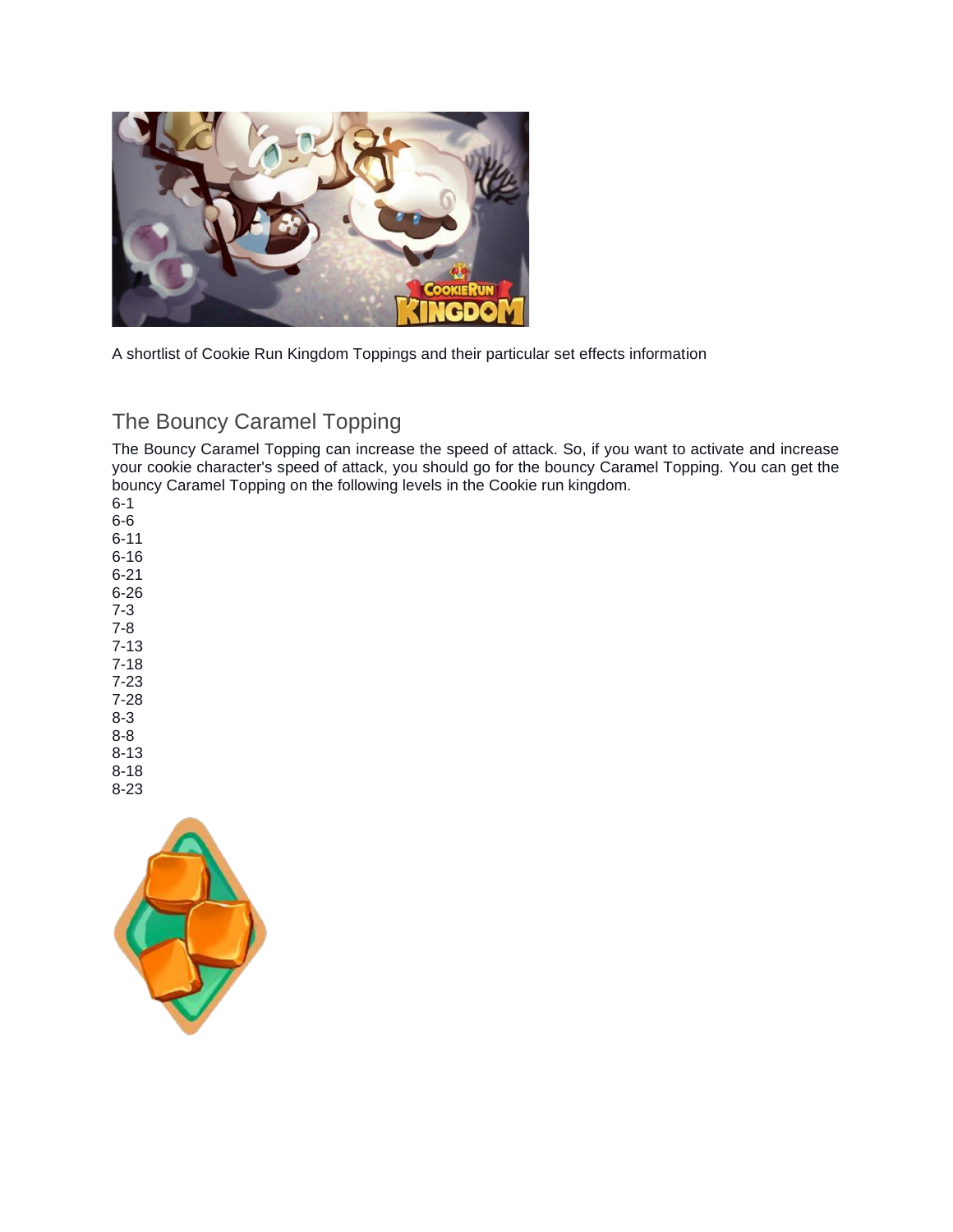#### Credit: Sportskeeda

### The Solid Almond Topping

The solid Almond Topping effect can provide damage resistance when your cookie characters have any damage during a fight. If you want to activate and increase your cookie character's resistance to damage, you should go for the bouncy Caramel Topping and equip it. You can get the Solid almond Topping on the following levels in the Cookie run kingdom.

6-1 6-6 6-11 6-16 6-21 6-26 7-3 7-8 7-13 7-18 7-23 7-28 8-3 8-8 8-13 8-18 8-23



Credit: Sportskeeda

### The Searing Raspberry Topping

The Cotton Cookie in the Cookie run kingdom has The searing Raspberry Topping. This effect provides a special attack Bonus, aka ATK bonus. To increase the ATK of a cookie, you can equip its set effect. For example, you can get the Solid almond Topping on the following levels in the Cookie run kingdom. 6-2

- 6-7
- 6-12
- 6-17
- 6-22
- 6-27
- 7-4 7-9
- 7-14
- 7-19
- 7-24